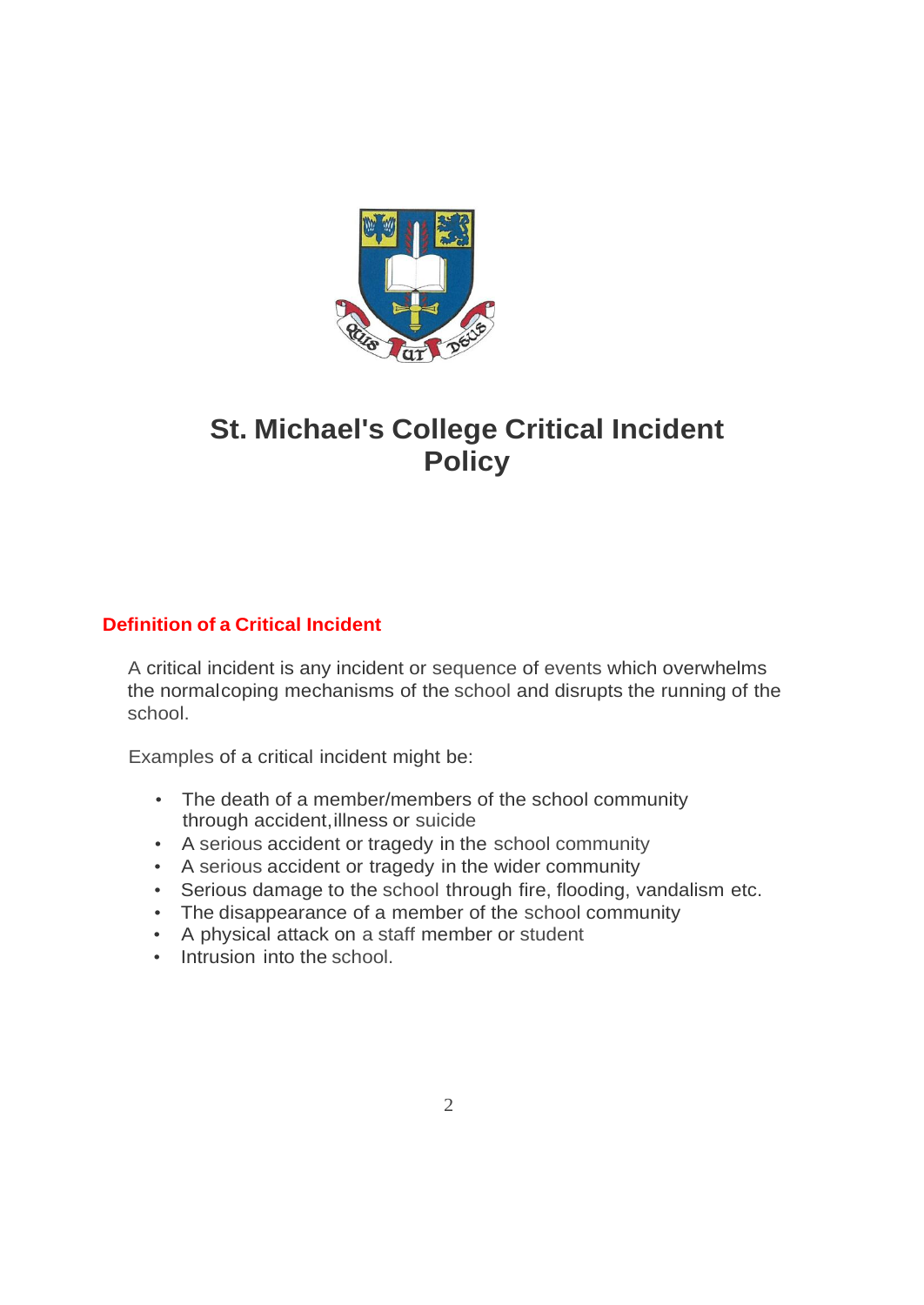#### **The Role of the School**

The school can offer security at a time of insecurity. It is within such a **normal environment** that students and staff can best be helped to deal with traumatic reactions to critical incidents. Most incidents require a multidimensional approach involving all aspects of the community. If teachers, students and parents receive information and support they can become important agents of recovery, dispelling rumours and encouraging coping throughout the community. It is recognised that the first 48 hours are crucial and that the first three weeks following a critical incident is a time of particular vulnerability for staff and students.

#### **Purpose:**

- By identifying key roles in advance there is clarity about who will do what, whenand how
- No one person should be overburdened
- Staff may need to be supported
- Nothing is forgotten or left to chance.

| <b>Members:</b> | Mr Tim Kelleher    |
|-----------------|--------------------|
|                 | Mr Aidan O'Donnell |
|                 | Ms Susan Healy     |
|                 | Mr Ben Healy       |
|                 | Mr Rory O'Connor   |
|                 | Mr Oliver Doolan   |

Depending on the nature of the incident, others may be co-opted onto the CIMT e.g. The YearHead with responsibility for the year group most affected.

#### **Aim**

The school community will need support in the event of a tragedy. When such a tragedy happens it is essential that the effects of it are not ignored. The aim of the critical incident policy is to best facilitate the management of such an incident. It is vital that the principal and staff are given support to manage the crisis at school level. Once this is achieved, staff can seek to re-establish control and confidence which can then be passed onto students. It is vital to prevent or minimise a mass hysterical grief reaction.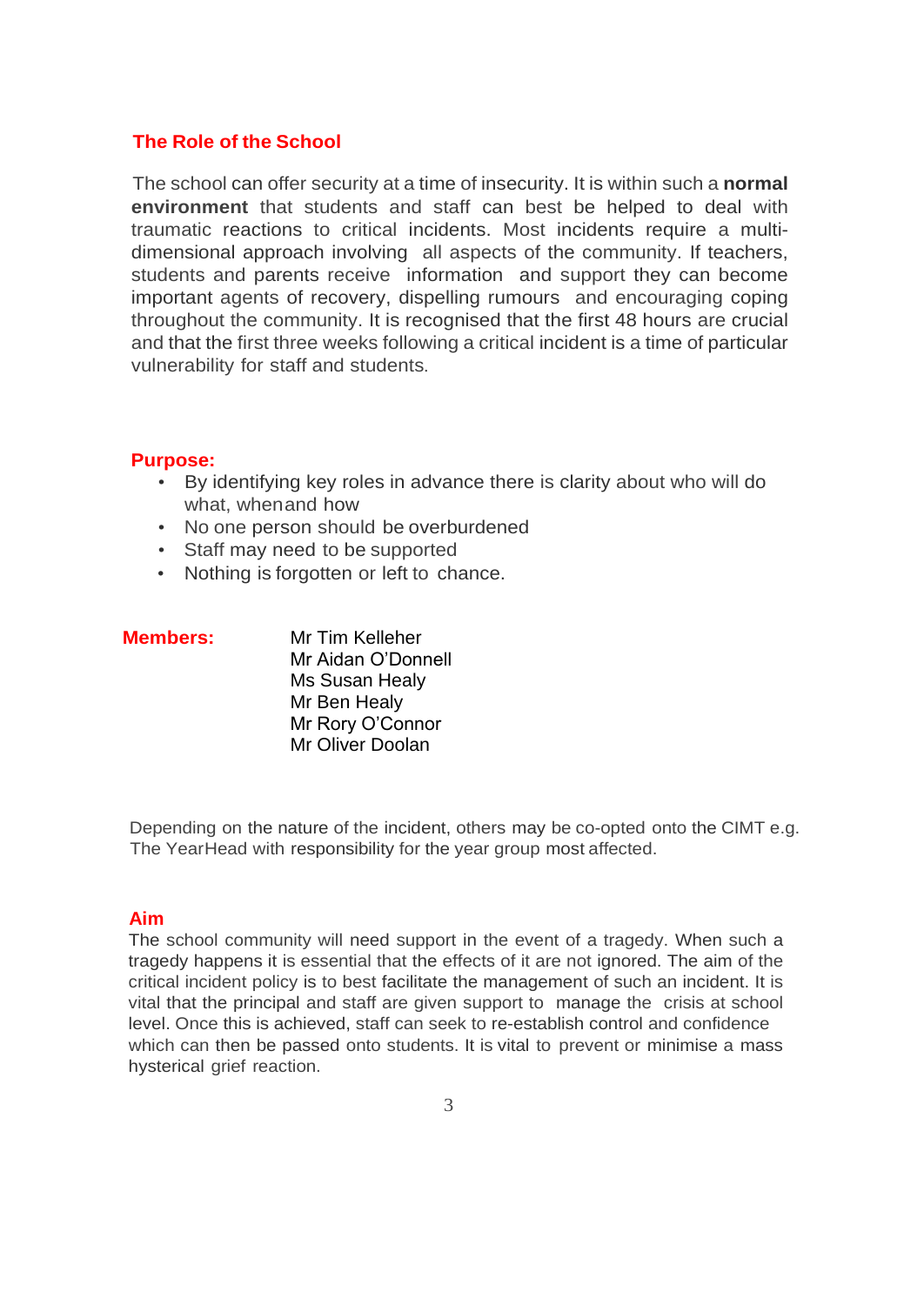### **Action Plan**

While each schools response to a critical incident is dependent on the individual school context, many of the actions herein are based on best practice as detailed in the National Educational Psychological Service (NEPS) document, *Responding to Critical Incidents, NEPS Guidelines and Resource Materials for Schools* (DES, 2016).

Relevant sections of this document are referenced throughout this policy e.g. Section R21.

#### **Immediate / Short Term Actions**

#### **1. INITIAL ASSESSMENT OF INCIDENT**

#### **Step 1 What type of response is needed**

- Response Level 1: the death of a student or staff member who was terminally ill; the death of parent/sibling; a fire in school not resulting in serious injury; serious damage to school property.
- Response Level 2: the sudden death of a student or staff member.
- Response Level 3: an accident/event involving a number of students; a violent death; an incident with a high media profile or involving a number of schools.

#### **Step 2 Should a psychologist be involved?**

• Consider the nature of the event and how your school is coping. What support do you need from NEPS and/or other agencies?

#### **Step 3 How does the CIMT assess the needs of the school?**

- Is there a feeling of being overwhelmed by this event?
- Has there been a previous incident? How recent? What kind of incident?If more than one, how many? (If the school has experienced a recent incident or a number of incidents staff may be exhausted or distressed. On the other hand, they may feel more experienced and better able to deal with the situation).
- Is there a critical incident plan/team in place?
- Is there a good pastoral care system in the school?
- Is there significant media interest in the incident?
- Are other agencies already involved?

#### **Step 4: What action does the CIMT take?**

- For an incident requiring a Level 1 response it may be sufficient to talk to the psychologist on the phone.
- Refer to *Responding to Critical Incidents: Guidelines and Resource Materials for Schools (2016).* The psychologist will refer to these and talk you through relevant sections. A copy of these has been made available to all schools. It is also available on [www.education.ie](http://www.education.ie/) by following the links to NEPS.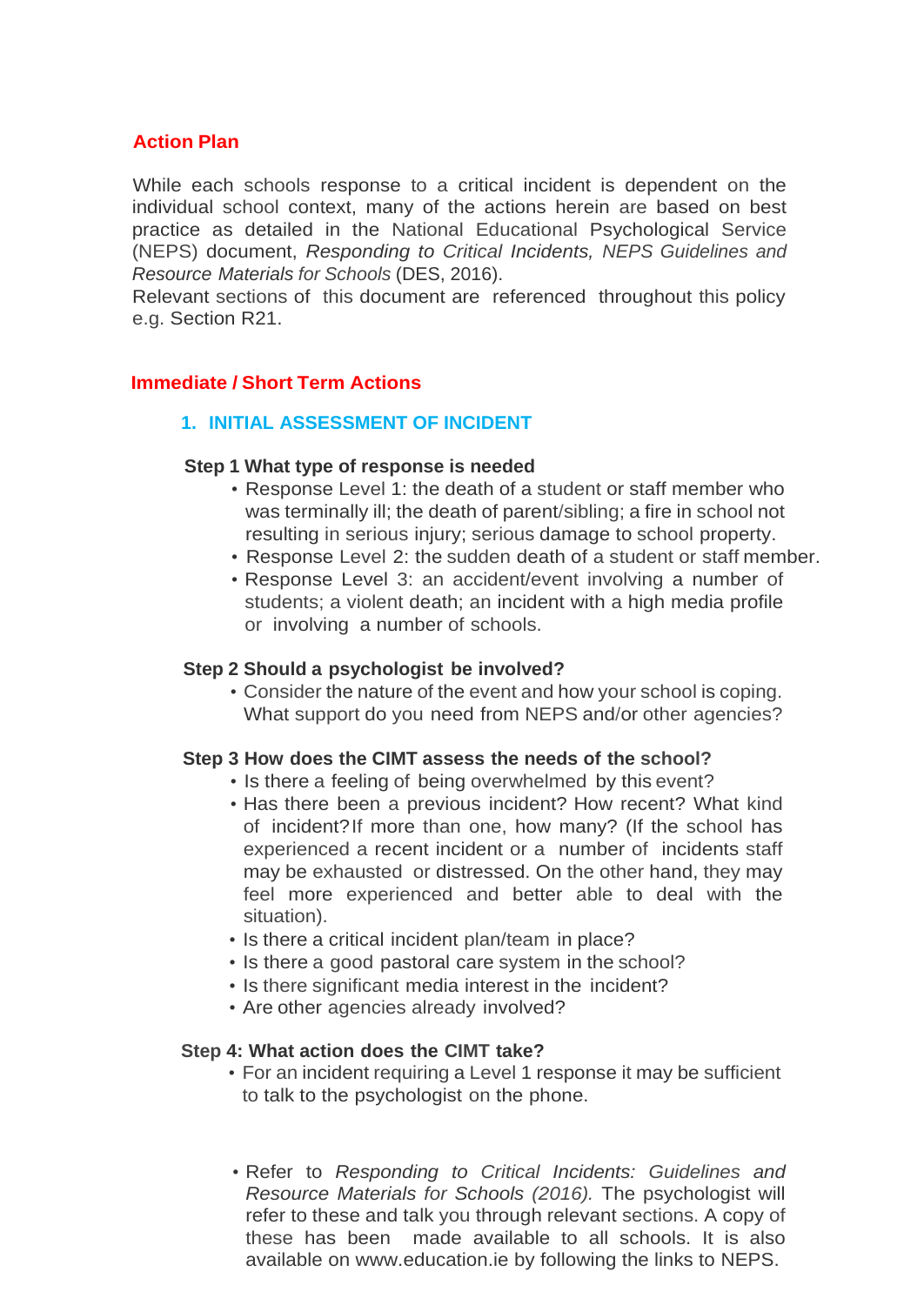• In the case of an incident requiring a level 2 or level 3 response, make contact with NEPS. Depending on the incident at least one psychologist will visit the school.

#### **2. INITIAL ACTION PLAN**

- Gather accurate information-rumours add to distress
- Establish the facts what, when, how, number and names of children/staffinvolved, extent of the injuries, location of the injured
- Contact appropriate agencies Emergency services
- Convene a meeting with key staff/ CIMT
- Meet with wider staff group
- The school may need to contact parents through official channels.
- Gardai should NOT interview students on school premises
- Management should strive to maintain a normal routine if at all possible.
- At the first meeting of the CIMT, roles will be delegated, depending on theincident.

#### **3. MEETING WITH STAFF GROUP**

- Teachers need accurate facts and need to be kept updated
- May need to see staff in two separate groups so children can be supervised
- Identifying vulnerable staff members
- Schedule for day may be helpful to meet again briefly at the end of the day
- Agree with staff how students are going to be told (agreedMemo/Statement)
- Relatives need to be told separately
- •

#### **4. STUDENTS**

- It is best to keep students on school premises
- Let them talk in natural groupings
- Give them up to date information
- Assure them that life goes on. Every effort will be made by the school and support personnel to reassure and support students as they deal with the crisisat hand.

#### **5. VULNERABLE CHILDREN**

In an incidence of death or other emotional trauma the school community willendeavour to be particularly mindful of the following:

- Close friends or relatives of deceased
- Children who have been bereaved in the past especially bereaved by suicide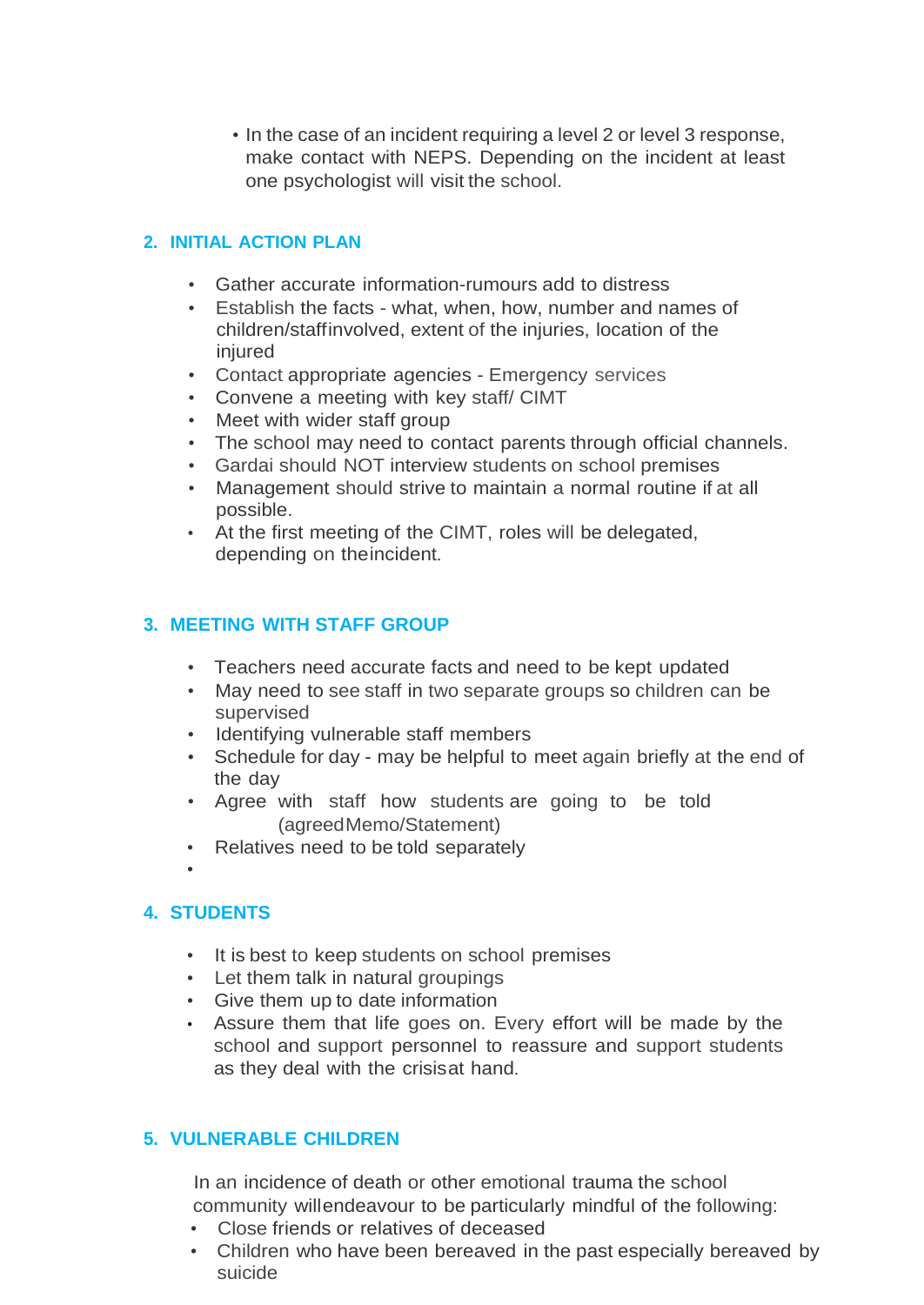- Children who experienced a recent loss, e.g. death, divorce, separation.
- Children experiencing serious difficulties within their homes, e.g. mentalillness, child protection issues.
- Children with a history of mental health difficulties including children with ahistory of suicide attempts/self-harm.
- Children with a history of substance abuse.
- Non-communicative children who have trouble talking about their feelings -including children with ASD, less fluent English and less able children.

#### **6. CONTACT WITH AFFECTED FAMILY/FAMILIES**

- Home visit in first 24 hours
- Liaise with family about funeral arrangements, clarify their wishes regardingthe schools involvement
- Be aware of cultural differences, different religious traditions, and rituals.

#### **7. NORMAL REACTIONS TO A CRITICAL INCIDENT**

- Feelings: e.g. guilt, confusion, numbness etc.
- Thoughts: e.g. disbelief, preoccupation with images of event/person etc.
- Physical Responses: e.g. tiredness, sleeplessness, headaches etc.
- Behaviour: e.g. nightmares, over dependency, loss of concentration,aggression, withdrawal etc.

### **8. SUICIDE**

Care is needed in the use of the term "suicide" - do not use it until it is established and be sensitive to the wishes of the family. Maybe use "sudden death" instead.

Primary prevention is recommended - systems for identifying and supporting vulnerable students.

Clear procedure is needed for any child who a staff member is concernedabout.

### **Medium Term Actions**

- CIMT continues to meet daily until normal functioning resumes
- Review decision about closure of school
- Tasks for day-liaison with family and media
- Funeral arrangements.
- Schedule for day
- Staff meeting
- Review vulnerable students and staff-plan how to monitor over next few weeks
- Prepare for return of bereaved children and siblings.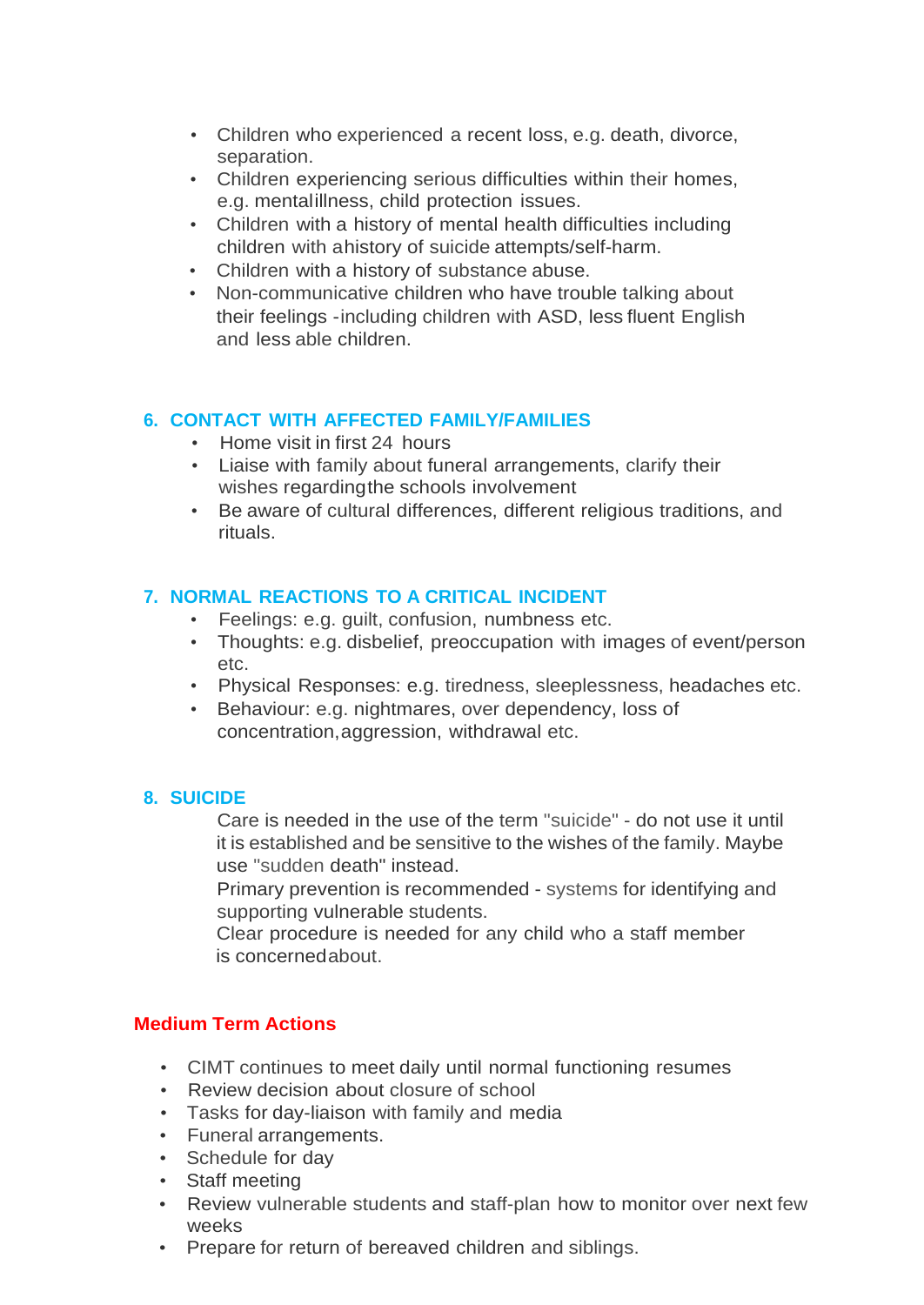### **Longer Term Plan**

- Monitor students
- Memorials returning belongings to family
- Anniversaries, Significant dates
- De-brief, Evaluate Response Amend Plan (CIMT)
- Inform new staff
- Follow-up care Samaritans, Chaplain, Psychological services visits etc.
- Watch for hostility, hero worship, shock, grief, guilt, blame, numbness, copy-cat
- Care for principal and CIMT.

### **Role of NEPS Psychologists in Critical Incidents**

In the event of a critical incident, NEPS psychologists provide:

- Immediate short term support, information and advice by phone or in school
- Assistance to staff in planning how to respond to a critical incident
- Screening to identify children and staff in most need of support.

NEPS Psychologists do not provide counselling.

#### **CONSENT**

Signed informed consent is required from parents/legal guardians for NEPS to meet achild.

Consent Options:

- General letter stating support is available from NEPS psychologist in the event ofa critical incident.
- Ask that parents complete a slip to say they do or do not give consent (SectionR3)
- State that the school assumes agreement unless the slip is signed and returnedsaying they do not wish their child to be seen
- State that the school will seek verbal consent to be followed by written parentalconsent.

### **Dealing with the Media**

- Advise parents, children and staff that only the designated spokesperson will dealwith the media
- Allow limited and controlled access to the media
- Prepare a press statement accurate, brief and carefully considered
- Protect and respect the privacy of the people most affected
- Major incidents advice from DES press office, teacher unions
- Do not speak of situations outside school
- Media can be useful in dispelling rumours and stating that the school is copingwell
- Seek legal advice
- Seek PR advice.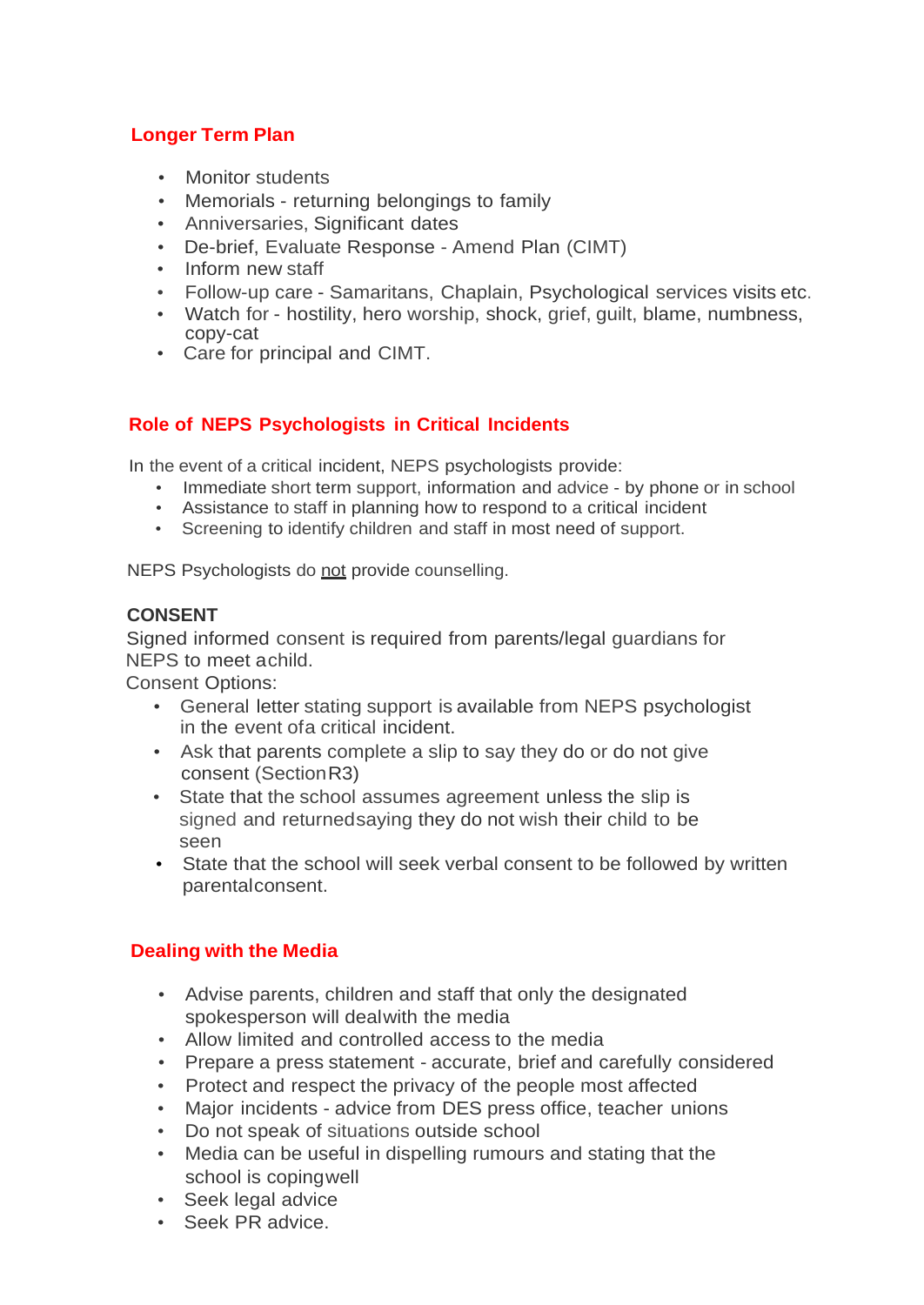### **Dos & Don'ts when dealing with the Media**

- Do write a press statement (Section R6)
- Do consider contacting the ASTI or other relevant body for advice and guidance
- Do use careful and sensitive language
- Do keep it short
- Do regard everything as recorded and quotable (generally the media will)
- Do ask whether there will be the possibility of editing the interview
- Do ask in advance for an outline of the questions that you will be asked
- Do avoid sweeping statements and generalisations
- Do avoid being drawn into speculation
- Don\ go into personal details of those involved
- Don\ read the statement to the camera
- Don\ engage in rambling discussions afterwards
- Don\ use ''No Comment"
- Don\ respond to "quotes" from others
- Don\ answer questions you don\ know the answer to
- Don\ make "off-the-record" comments.

#### **Summary Checklist for Principals**

- Gather the facts Who? What? When? Where?
- Contact appropriate agencies
- Convene the Critical Incident Management Team
- Organise for the supervision of students
- Inform staff
- Agree on a statement of the facts
- Identify high risk students
- Appoint someone to deal with phone enquiries
- Organise timetable for the day
- Maintain the normal school routine when at all possible
- Inform parents/guardians
- Inform students
- Make contact with the bereaved family
- Organise support
- Respond to the media
- Decide on school arrangements for funeral, services etc.
- Principal's letter to parents
- Information (if any) to be posted on website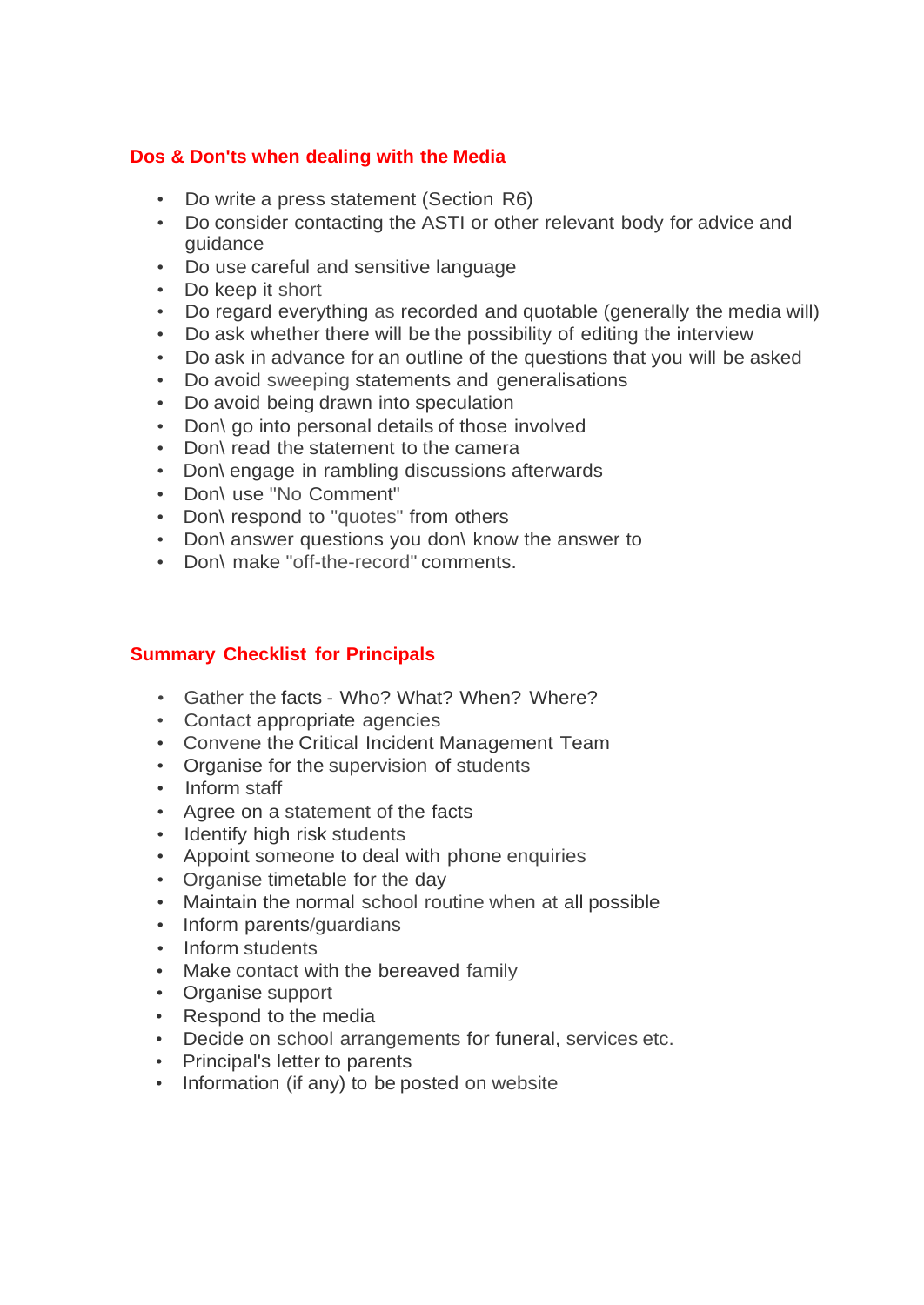### **Suggested Agenda for Meeting with CIMT / Key Staff**

- Share full details of the event
- Agree on the facts
- These will need to be relayed in a clear, appropriate and consistent manner by allstaff to the students
- Discuss what agencies have been contacted and whether there are additional onesthat should be informed (check Emergency Contact List Section 11, R2 I)
- Managing communication needs careful attention. Use of social media can be agood medium for facilitating factual and appropriate communication
- When a number of external agencies are involved in a response, coordination will be needed and procedures will need to be agreed. An agency such as NEPS may take on this role
- Plan procedures for the day
- Discuss issues relating to school routine, including school closure. Remember it is important to maintain a normal routine when at all possible. It is recommended that the school timetable runs as normal. This will provide a sense of safety and structure which is comforting for many students. Teachers should give students the opportunity to talk about what has happened and temporarily shelve all academic activities if necessary. See Section 11, RS for further information.
- You may wish to consult students about what to do if there is an event scheduled such as a trip, concert, match, etc. This should reduce the likelihood of students being angry later on as a result of any school action or in-action.
- Discuss how to break the news to relatives and close friends and who should do this (remember that they must always be told separately)
- Discuss how to break the news to the rest of the students. It is often best to do this with class groups, rather than large assemblies.
- Discuss how to identify vulnerable students
- If there are students of various nationalities and religions in the school, this needs to be taken into consideration in organising prayer services, attendance at the funeral etc.

#### **Approval**

This policy has been approved by St. Michael's College Board of Management.

Signed:

hairperson, Board of Management

Date  $\sqrt{\zeta}$ ,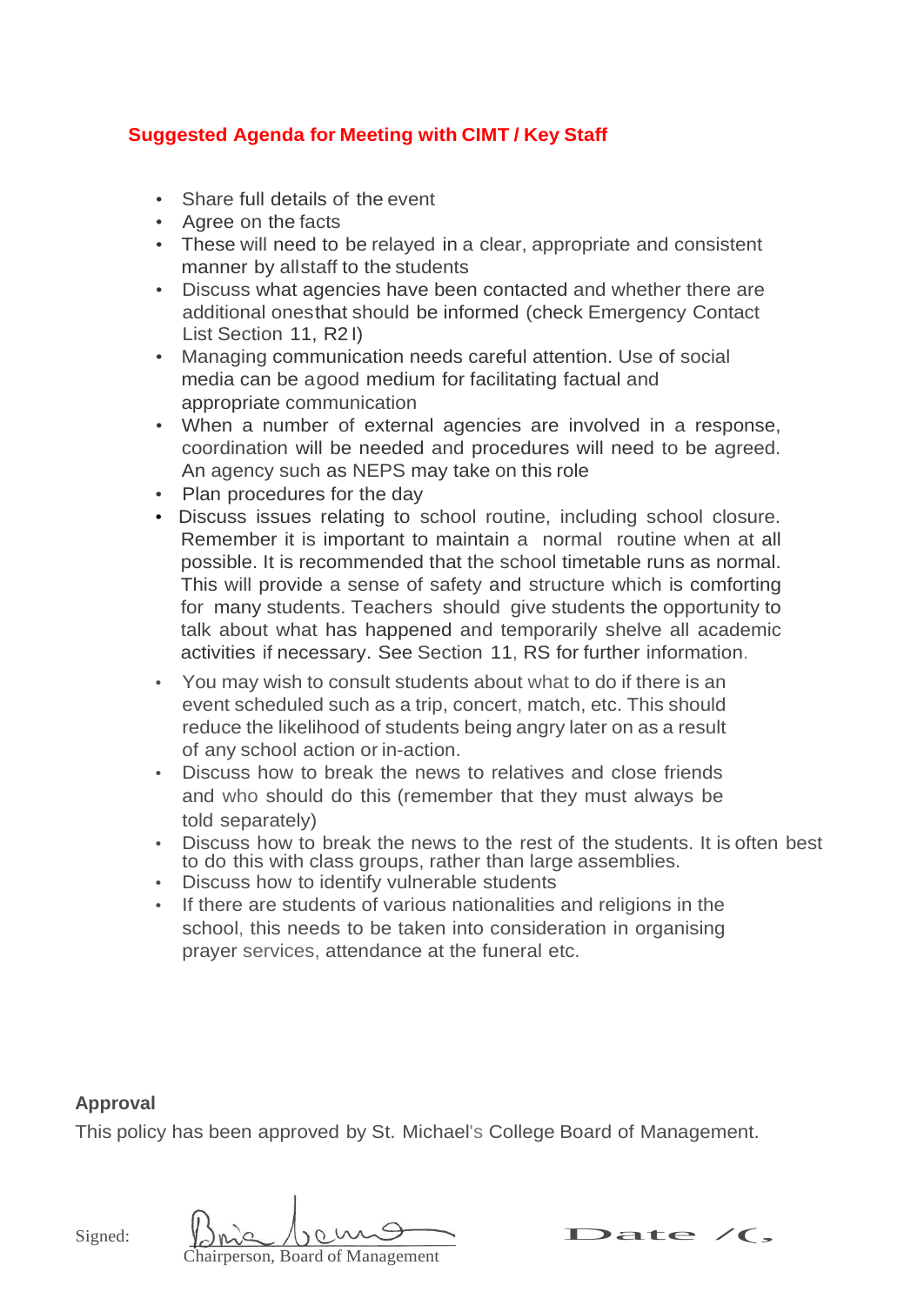#### **Bibliography**

DES. (20 I 6). *Responding to Critical Incidents NEPS Guidelines and Resource Materials for Schools.* Retrieved May I, 2017, from [www.fcsspa.ie:](http://www.fcsspa.ie/)[http://www.fesspa.ie/downl](http://www.fesspa.ie/down)oads/Respond ing%20to%20Critical%20Incidents- 1.pdf

#### **Appendices**

#### APPENDIX I: TEMPLATE LETTER TO PARENTS- VIOLENT DEATH

Dear Parents,

I need to inform you about a very sad event that has happened. (Give accurate information about the incident, but avoid using the word murder as thiswill not be established until the court case is completed).

A child/young person from the neighbourhood, who is the brother of

 $\overline{\phantom{a}}$ a student here at school, was killed as a result of (a violent incident in the street etc.) earlier this week. We are all profoundly saddened by his death.

We have shared this information and have had discussions with all of our students so that they know what has happened. School staff members have been available for students on an on-going basis today. Other support personnel (including psychologists etc., according to actual arrangements) are available to advise staff and, where necessary, to talk to students. This support will continue to be available for (if appropriate insert how long).

The death of any young person is tragic, but a violent death is even more difficult. It is hard to have to teach our children about the violence in our world and to accept that sometimes we do not have the power to prevent it.

This death may cause a variety of reactions in your child. Some children/young people may be afraid for their own life and for the lives of those they love. Take time to listen to their fears and reassure them that what has happened is rare.

We have enclosed some additional information that may be useful during this time.

The media are in the vicinity of the school and may approach you or your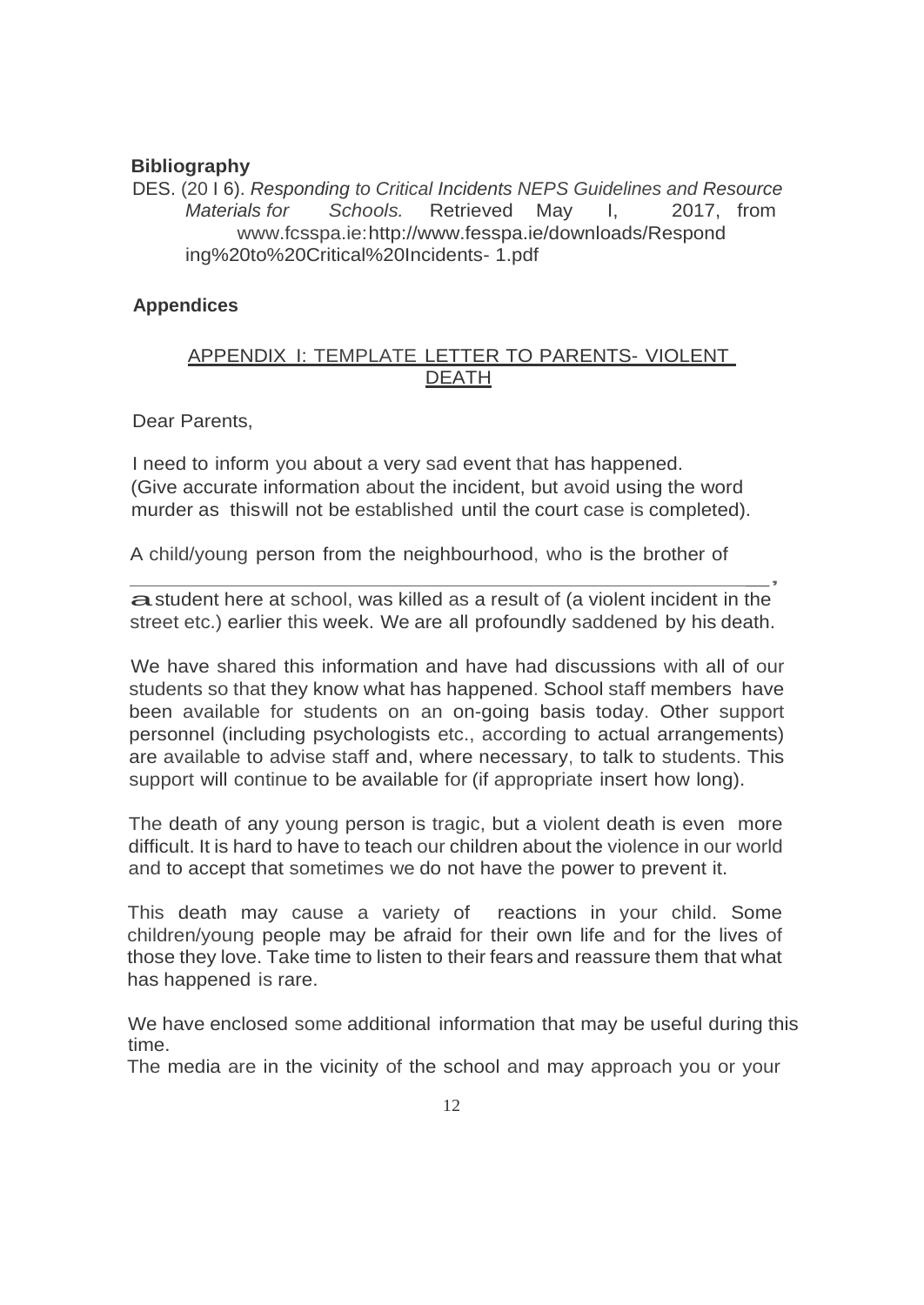children. You do not need to respond to their questions if you are approached. We will not allow the media to interview your child at school and our general advice is that you should not let your children be interviewed. They are not mature enough to judge what to say and may say something they will regret later.

(If planned) A support meeting for parents is planned for (date, time and place). At that time we can talk further about how to help ourselves and our children. Our thoughts are with (family name) and with each of you. Sincerely,

Principal's

Name.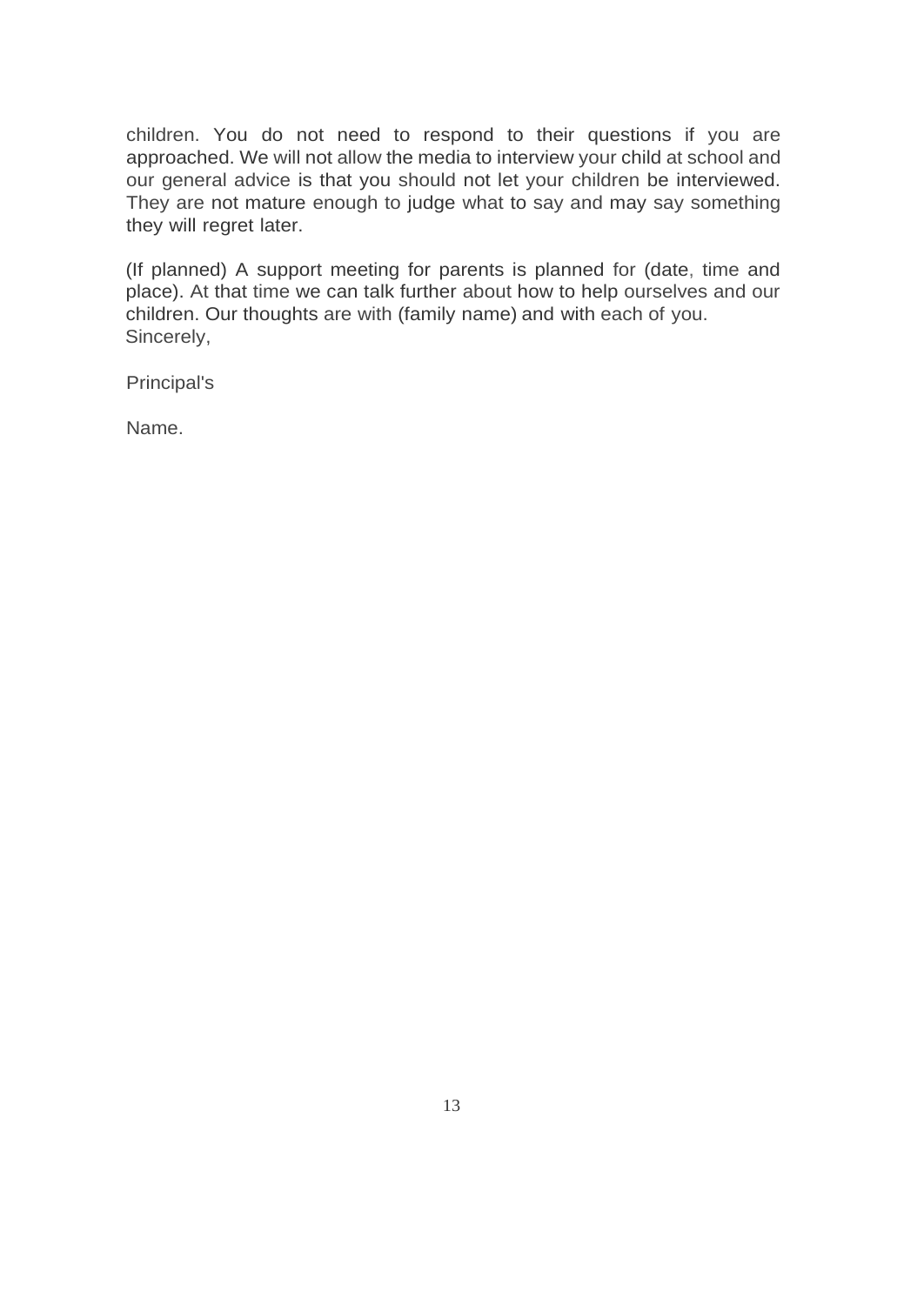### APPENDIX 2: TEMPLATE ANNOUNCEMENT TO THE MEDIA

**This can be used as a template by schools to be emailed, faxed or given to the media.**

It **may help to decrease the number of media calls and callers to the school.**

**In some instances it is not appropriate to provide names or information that might identify individuals.**

**This announcement will need to be changed based upon confidentiality issues, the wishes of the victim's family and the nature of the incident.**

My name is (Name) and I am the principal of (Name) School. We learned this morning of the death of (one of students or Name of Student). This is a terrible tragedy for the

 family(ies), our school and our community. We are deeply saddened by these events. Our sympathy and thoughts are with (Name) family and friends.

Name of student/students was a (5<sup>th</sup> Year boy) and will be greatly missed by all who knew him. We have been in contact with his/her parents and they have requested that we all understand their need for privacy at this difficult time.

Offers of support have been pouring in and are greatly appreciated. Our school have implemented our Critical Incident Management Plan.

Psychologists from the National Educational Psychological Services (NEPS) and (insert other information if relevant) have been with us all day supporting and advising teachers in their efforts to assist our students at this time.

The teachers have been helping students to deal with the tragic event. The school hasbeen open to parents, to support them and to offer them advice and guidance.

We would ask you to respect our privacy at this

time.Thank you.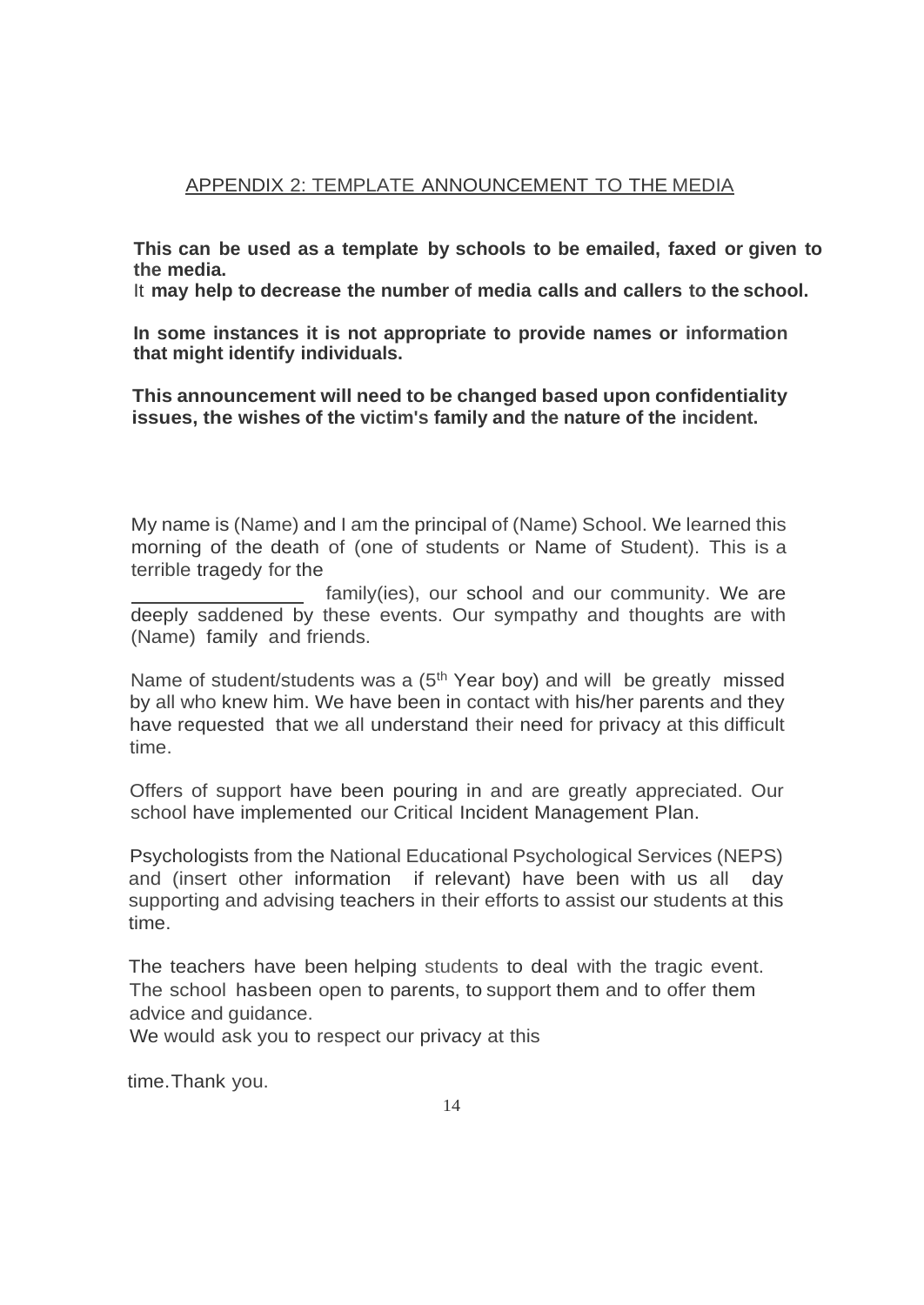#### APPENDIX 3: SAMPLE CONSENT LETTER TO PARENTS

Dear Parents,

Following the recent (tragedy, death of X) we have arranged professional support for students in school who need particular help. (X ) isavailable to help us with this work.

This support will usually consist of talking to children, either in small groups or on a one- to-one basis and offering reassurance and advice as appropriate.

Your son/daughter has been identified as one of the students who would benefit from meeting with the psychologist. If you would like your child to receive this support please sign the attached permission slip and return it to the school by

If you would like further information on the above or to talk to the psychologist, pleaseindicate this on the slip or telephone the school.

Yours sincerely,

I/We consent to having our son met by a psychologist employed by the Minister forEducation & Skills.

I/We understand that my son may meet the psychologist(s) in an individual or groupsession depending on the arrangements which are thought to be most appropriate.

| I would like my son <b>was a series of the series of the series of the series of the series of the series of the series of the series of the series of the series of the series of the series of the series of the series of the</b><br>the support being offered by the psychologist. | to avail of       |
|----------------------------------------------------------------------------------------------------------------------------------------------------------------------------------------------------------------------------------------------------------------------------------------|-------------------|
| SIGNED:<br><u> 1989 - Johann John Stone, markin film yn y brening yn y brening yn y brening yn y brening y brening yn y bre</u>                                                                                                                                                        | (Parent/Guardian) |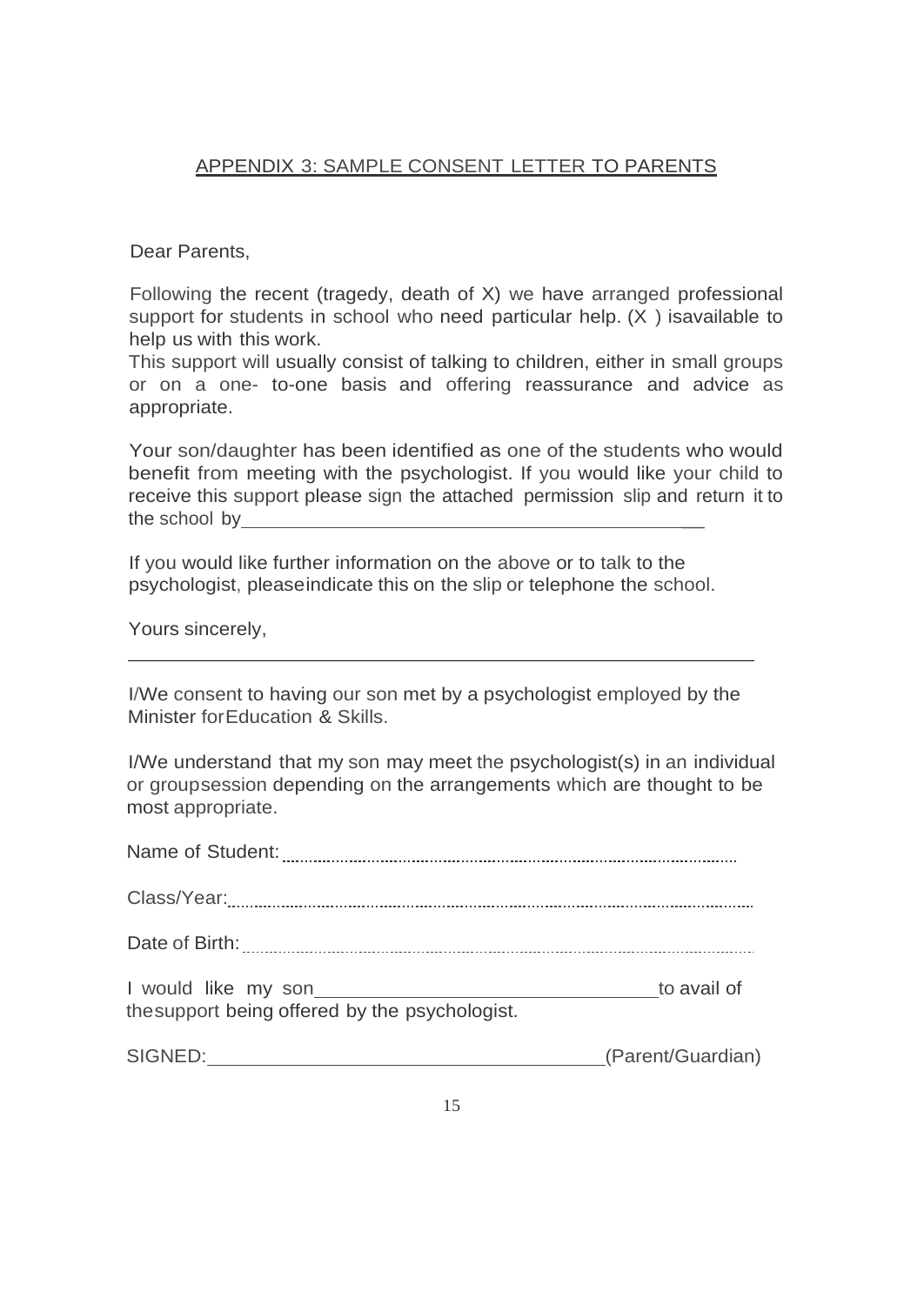### APPENDIX 4: TEMPLATE LETTER TO PARENTS-SUDDEN DEATH/ACCIDENT

Dear Parents,

The school has experienced (the sudden death, accidental injury etc.) of ...... We are deeply saddened by the death/events.

(Brief details of the incident, and in the event of a death, perhaps some positiveremembrances of the person lost).

Our thoughts are with (family name).

We have support structures in place to help your child cope with this tragedy. (Elaborate).

It is possible that your child may have some feelings and questions that he may like to discuss with you. It is important to give factual information that is appropriate to their age.

You can help your child by taking time to listen and by encouraging them to express their feelings. All children are different and will express their feelings in different ways. It is not uncommon for children to have difficulty concentrating or to be fearful, anxious, or irritable. They may become withdrawn, cry, complain of physical aches and pains, have difficulty sleeping or have nightmares. Some may not want to eat. These are generally short term reactions. Over the course of the days to come, please keep an eye on your child and allow him to express his feelings without criticism.

Although classes will continue as usual, I anticipate that the next few days will bedifficult for everyone.

(OPTIONAL) An information night for parents is planned for (date, time and place). Atthat time, further information about how to help children in grief will be given.

We have enclosed some information which you may find useful in helping your childthrough this difficult time.

If you would like advice you may contact the following people at the school.(Details).

Principal's Signature: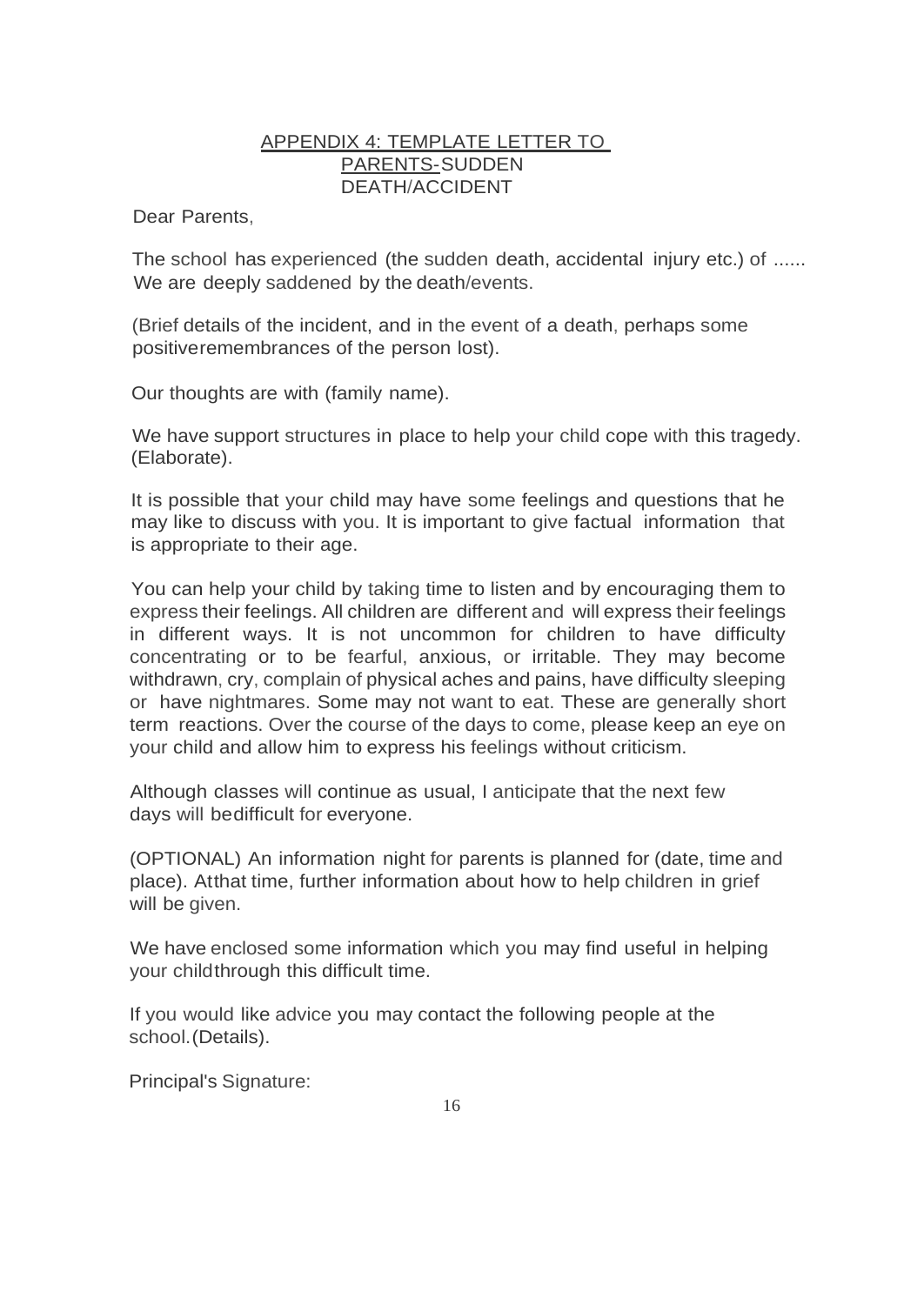## APPENDIX 5: Short term actions- Day l

| <b>Task</b>                                | Name of person responsible |
|--------------------------------------------|----------------------------|
| Gather accurate information/facts          |                            |
| Contact appropriateagencies                |                            |
| Convene a meeting with key staff           |                            |
| Arrange supervision of students            |                            |
| Hold staff meeting & keep staff<br>updated |                            |
| Organise Timetable for the day             |                            |
| Inform parents/parents council             |                            |
| Inform students                            |                            |
| Make contact with the bereaved<br>family   |                            |
| Dealing with the media                     |                            |
| Taking care of vulnerable students         |                            |
| Meet parents/groups of parents             |                            |
| Setting up an incident room                |                            |
| Inform former employees as<br>appropriate  |                            |
|                                            |                            |